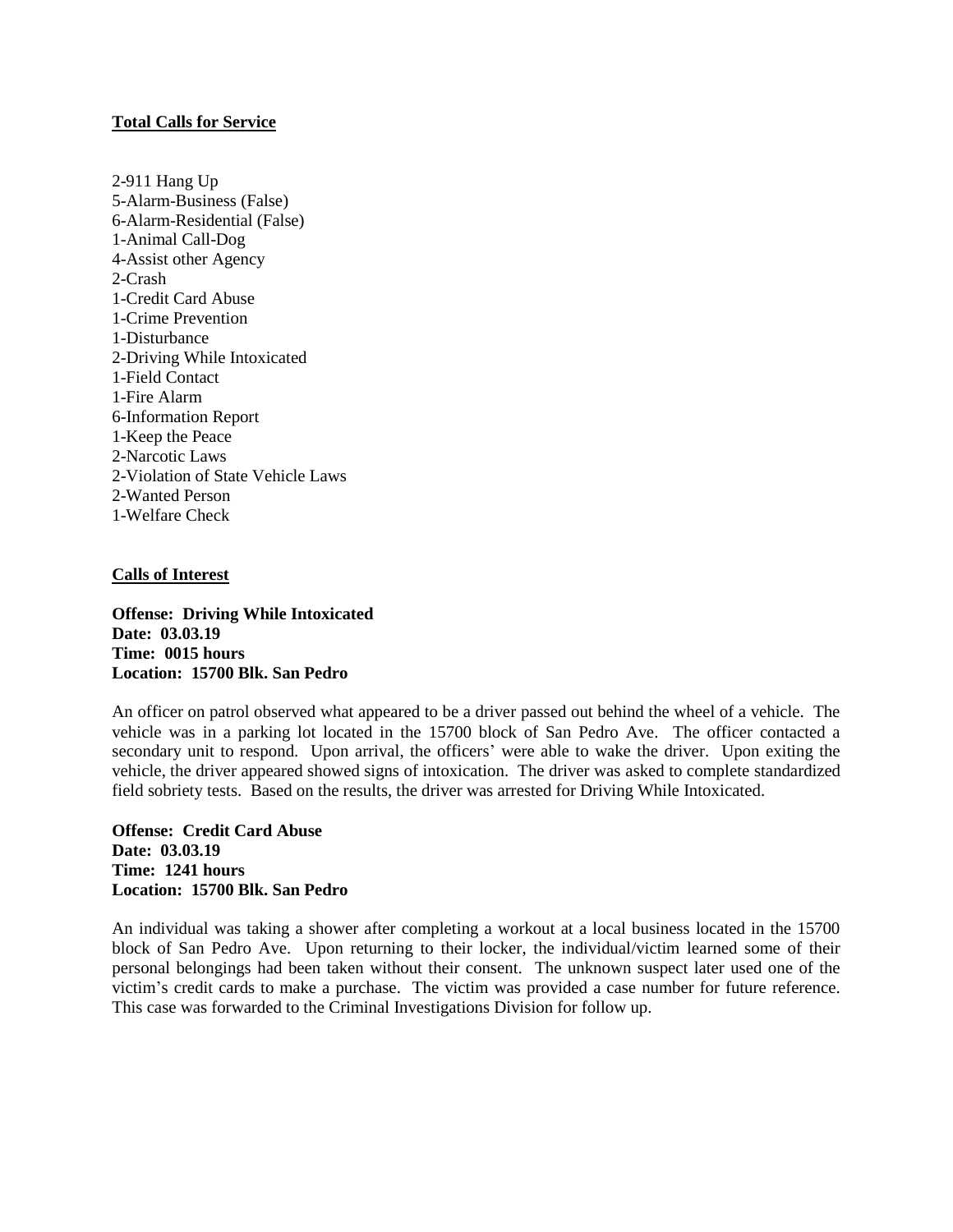### **Offense: Narcotic Laws Date: 03.07.19 Time: 1014 hours Location: 13800 Blk. San Pedro**

Officers' were requested to respond to a local business parking lot located in the 13800 block of San Pedro Ave. According to the dispatch, there were two individuals inside a vehicle at the business who were using narcotics. Upon arrival, the officers' observed the subjects inside the vehicle. At that time, the subjects began to make furtive movements between the seats in the vehicle, as if trying to hide something. The officers' removed the subjects and obtained identification. One subject, the driver, showed to have outstanding warrants. This subject was placed under arrest. A vehicle inventory was conducted upon the driver's arrest. During the inventory, several types of narcotics were discovered inside the vehicle. The driver admitted the narcotics were his. The driver was charged with the various drug charges in addition to the active warrants.

### **Offense: Narcotic Laws Date: 03.10.19 Time: 1505 hours Location: 13800 Blk. San Pedro**

Officers' were dispatched to a local business located in the 13800 block of San Pedro Ave. to contact two subject's in the parking lot who were believed to have stolen items from the store. The officers' arrived and observed one of the subject's drop some tools and kick them under their vehicle. The subject was detained. While searching their person, a large amount of narcotics were discovered. A subsequent inventory of the subject's vehicle revealed more stolen items as well as additional narcotics. The subject was arrested for the narcotics violations. The stolen property charge is pending.

**Offense: Driving While Intoxicated Date: 03.10.19 Time: 0345 hours Location: 1400 Blk. W. Bitters Rd.**

An officer observed a vehicle driving on the wrong side of West Bitters Road. The officer pulled behind the vehicle and conducted a traffic stop in the 1400 block of West Bitters Road. The driver was contacted and appeared to be highly intoxicated. The driver was revoked from the driver seat and asked to complete standardized field sobriety tests. Due to the driver's intoxication level, the tests could not be completed. The driver was placed under arrest for driving while intoxicated.

**Offense: Wanted Person Date: 03.13.19 Time: 1445 hours Location: 300 Blk. W. Bitters Rd.**

An individual was stopped for speeding in the 300 block of West Bitter Road. Upon contact with the driver, the officer obtained a driver's license and insurance. A computer check on the driver revealed two (2) active warrants for their arrest out of the Bexar County Courts. The warrants were verified, at which time the driver was placed under arrest. The driver was transported to the jail and booked on the active warrants.